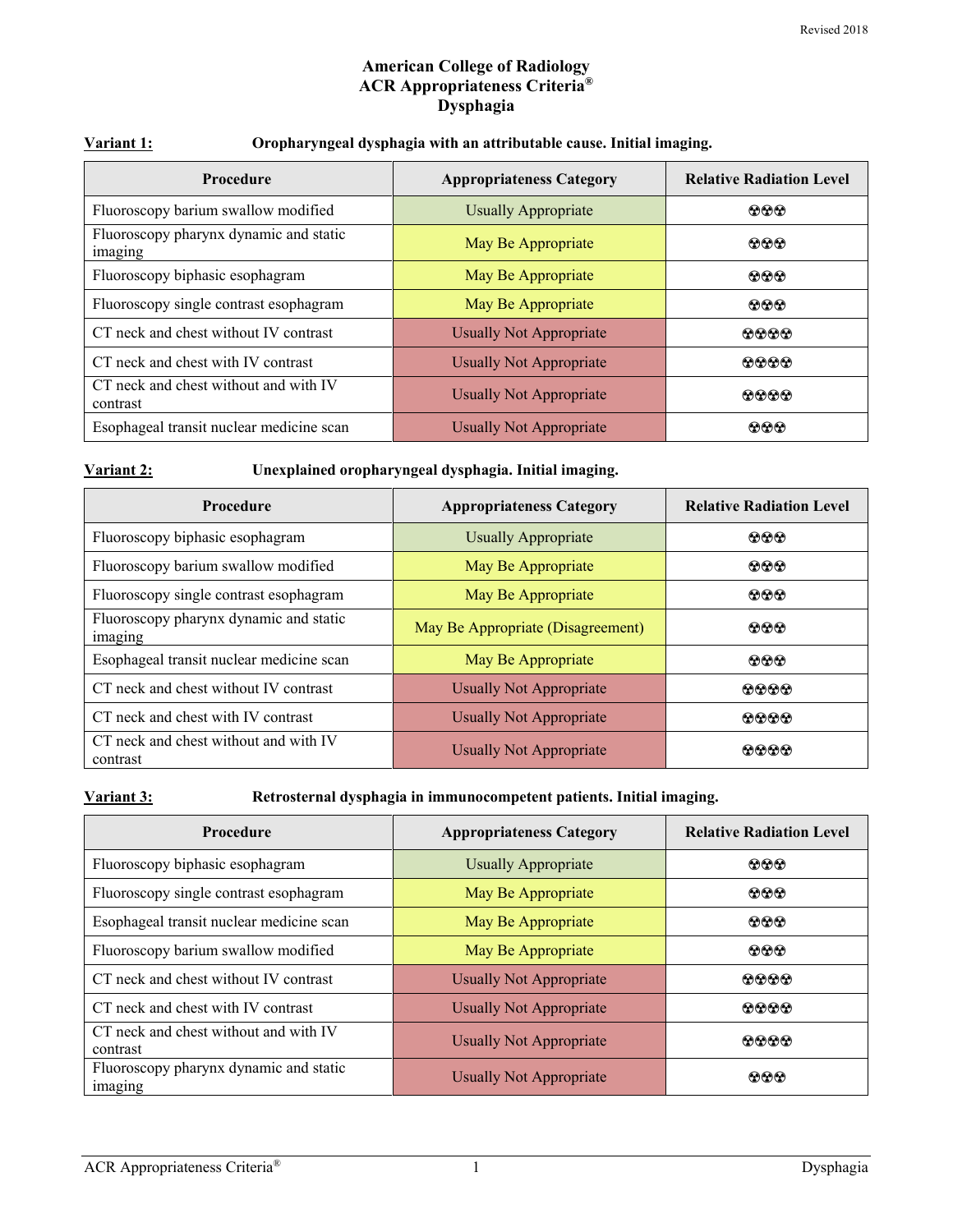#### **Variant 4: Retrosternal dysphagia in immunocompromised patients. Initial imaging.**

| <b>Procedure</b>                                  | <b>Appropriateness Category</b> | <b>Relative Radiation Level</b> |
|---------------------------------------------------|---------------------------------|---------------------------------|
| Fluoroscopy biphasic esophagram                   | <b>Usually Appropriate</b>      | $\odot \odot \odot$             |
| Fluoroscopy single contrast esophagram            | May Be Appropriate              | $\Omega$ $\Omega$               |
| Fluoroscopy barium swallow modified               | May Be Appropriate              | $\odot \odot \odot$             |
| CT neck and chest without IV contrast             | <b>Usually Not Appropriate</b>  | 0000                            |
| CT neck and chest with IV contrast                | <b>Usually Not Appropriate</b>  | 0000                            |
| CT neck and chest without and with IV<br>contrast | <b>Usually Not Appropriate</b>  | $\Omega$ $\Omega$ $\Omega$      |
| Fluoroscopy pharynx dynamic and static<br>imaging | Usually Not Appropriate         | $\odot \odot \odot$             |
| Esophageal transit nuclear medicine scan          | <b>Usually Not Appropriate</b>  | $\Omega$ $\Omega$               |

**Variant 5: Early postoperative dysphagia. Oropharyngeal or retrosternal. Initial imaging.**

| <b>Procedure</b>                                  | <b>Appropriateness Category</b><br><b>Relative Radiation Level</b> |                     |
|---------------------------------------------------|--------------------------------------------------------------------|---------------------|
| Fluoroscopy single contrast esophagram            | <b>Usually Appropriate</b>                                         | $\odot \odot \odot$ |
| CT neck and chest with IV contrast                | <b>Usually Appropriate</b>                                         | 0000                |
| CT neck and chest without IV contrast             | May Be Appropriate                                                 | 0000                |
| CT neck and chest without and with IV<br>contrast | <b>Usually Not Appropriate</b>                                     | 0000                |
| Esophageal transit nuclear medicine scan          | Usually Not Appropriate                                            | $\odot\odot\odot$   |
| Fluoroscopy barium swallow modified               | <b>Usually Not Appropriate</b>                                     | $\odot \odot \odot$ |
| Fluoroscopy biphasic esophagram                   | <b>Usually Not Appropriate</b>                                     | $\odot\odot\odot$   |
| Fluoroscopy pharynx dynamic and static<br>imaging | Usually Not Appropriate                                            | കൈക                 |

**Variant 6: Delayed (greater than 1 month**) **postoperative development of dysphagia. Oropharyngeal or retrosternal. Initial imaging.**

| <b>Procedure</b>                                  | <b>Appropriateness Category</b> | <b>Relative Radiation Level</b> |
|---------------------------------------------------|---------------------------------|---------------------------------|
| CT neck and chest with IV contrast                | <b>Usually Appropriate</b>      | $\Omega$ $\Omega$ $\Omega$      |
| Fluoroscopy single contrast esophagram            | <b>Usually Appropriate</b>      | $\odot \odot \odot$             |
| Fluoroscopy barium swallow modified               | May Be Appropriate              | $\odot\odot\odot$               |
| Fluoroscopy biphasic esophagram                   | May Be Appropriate              | $\odot\odot\odot$               |
| Esophageal transit nuclear medicine scan          | May Be Appropriate              | $\odot\odot\odot$               |
| CT neck and chest without and with IV<br>contrast | <b>Usually Not Appropriate</b>  | 0000                            |
| CT neck and chest without IV contrast             | Usually Not Appropriate         | 0000                            |
| Fluoroscopy pharynx dynamic and static<br>imaging | <b>Usually Not Appropriate</b>  | $\Omega$ $\Omega$               |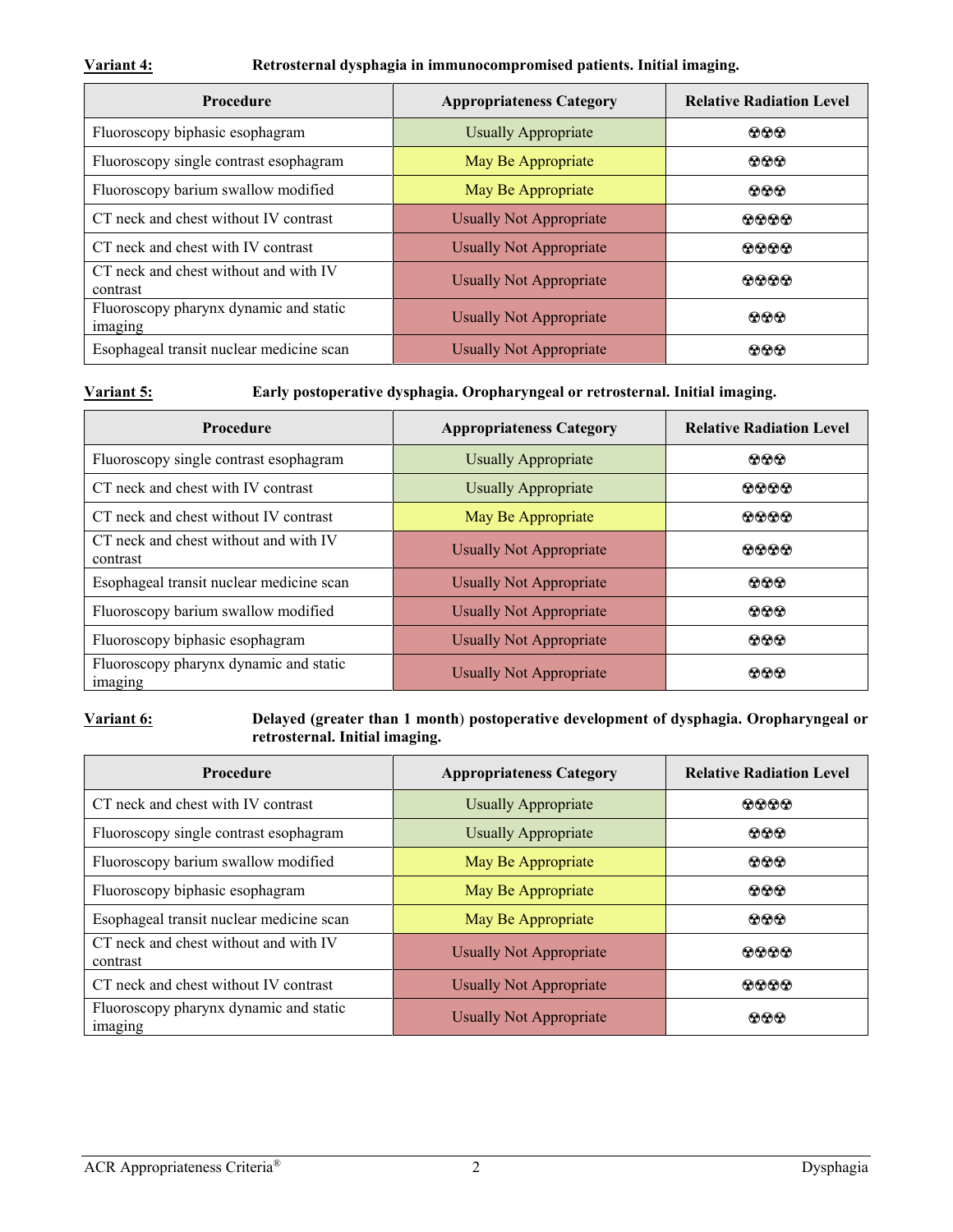#### **DYSPHAGIA**

Expert P[a](#page-2-0)nel on Gastrointestinal Imaging: Angela D. Levy, MD<sup>a</sup>; Laura R. Carucci, MD<sup>b</sup>; Twyla B. Bartel, DO, MBA<sup>c</sup>; Brooks D. Cash, MD<sup>d</sup>; Kevin J. Chang, MD<sup>e</sup>; Barry W. Feig, MD<sup>f</sup>; Kathryn J. Fowler, MD<sup>g</sup>; Evelyn M. Garcia, MD<sup>h</sup>; Avinash R. Kambadakone, MD<sup>i</sup>; Drew L. Lambert, MD<sup>j</sup>; Daniele Marin, MD<sup>k</sup>; Courtney Moreno, MD<sup>1</sup>; Christine M. Peterson, MD<sup>m</sup>; Christopher D. Scheirey, MD<sup>n</sup>; Martin P. Smith, MD°; Stefanie Weinstein, MD<sup>p</sup>; David H. Kim, MD.<sup>q</sup>

### **Summary of Literature Review**

#### **Introduction/Background**

Dysphagia is a swallowing disorder that may be caused by a wide variety of structural and functional abnormalities of the oral cavity, pharynx, esophagus, and gastric cardia. The term "dysphagia" is also used to describe the symptom of "subjective awareness of swallowing difficulty during passage of a liquid or solid bolus from the mouth to the stomach" or "the perception of obstruction during swallowing" [\[1\]](#page-10-0). As a symptom, dysphagia is usually indicative of an abnormality in the function or structure of the organs involved in swallowing, breathing, and speech. Some individuals who are not aware of their dysphagia seek medical attention for signs and symptoms of aspiration, pneumonia, weight loss, or malnutrition [\[2\]](#page-10-1).

Dysphagia affects up to 22% of adults in the primary care setting and is more common in older adults [\[3,](#page-11-0)[4\]](#page-11-1). Adults over 65 years of age account for up to two-thirds of all people with dysphagia [\[3\]](#page-11-0). Although the aging process is associated with neuromuscular changes, aging itself does not typically cause clinically significant dysphagia. Aging is associated with an increased prevalence of neuromuscular and degenerative disorders that can cause dysphagia; therefore, the presence of dysphagia should prompt evaluation [\[3](#page-11-0)[,5\]](#page-11-2). It is also important to recognize that a person may have an asymptomatic swallowing disorder. In one study of 2,000 patients evaluated with videofluoroscopic examinations, 51% of patients were found to aspirate; however, of those who were aspirated, 55% demonstrated silent aspiration with an absent protective cough reflex [\[6\]](#page-11-3).

#### **Special Imaging Considerations**

Imaging studies are complementary to endoscopy and manometry in the evaluation of dysphagia. The optimal imaging study depends on the nature and location of the dysphagia and the clinical setting. Fluoroscopy remains the imaging modality of choice to evaluate dysphagia. The choice of fluoroscopic examination and oral contrast material used may depend on the nature and location of the patient's dysphagia as well as the clinical setting. For example, in the immediate postoperative scenario, the preferred method of radiographic evaluation may be a single-contrast study using a water-soluble contrast such as diatrizoate meglumine and diatrizoate sodium solution or iohexol rather than barium sulfate [\[7\]](#page-11-4). The ACR practice parameters for the indications and performance of adult esophagrams and upper gastrointestinal examinations can be referenced for the choice of fluoroscopic examinations (see the [ACR Practice Parameter for the Performance of Esophagrams and Upper](https://www.acr.org/-/media/ACR/Files/Practice-Parameters/UpperGIAdults.pdf) Gastrointestinal [Examinations in Adults](https://www.acr.org/-/media/ACR/Files/Practice-Parameters/UpperGIAdults.pdf) [\[8\]](#page-11-5)).

### **Barium Swallow Modified**

A modified barium swallow is a videofluoroscopic procedure performed in conjunction with a speech therapist to evaluate a patient's oropharyngeal swallow and to examine the effectiveness of rehabilitation strategies [\[9](#page-11-6)[,10\]](#page-11-7). The modified barium swallow focuses on the oral cavity, pharynx, and cervical esophagus to assess abnormalities of both the oral phase of swallowing (ie, difficulty propelling the bolus) and the pharyngeal phase (ie, laryngeal penetration, tracheal aspiration, cricopharyngeal dysfunction). Dynamic evaluation of swallowing function can assess bolus manipulation, tongue motion, hyoid, laryngeal, and pharyngeal elevation, soft-palate elevation,

<span id="page-2-0"></span>l<br>a Medstar Georgetown University Hospital, Washington, District of Columbia. <sup>b</sup>Specialty Chair, Virginia Commonwealth University Medical Center, Richmond, Virginia. "Global Advanced Imaging, PLLC, Little Rock, Arkansas. <sup>d</sup>University of Texas McGovern Medical School, Houston, Texas; American Gastroenterological Association. <sup>e</sup>Newton-Wellesley Hospital, Newton, Massachusetts. <sup>*f*</sup>The University of Texas MD Anderson Cancer Center, Houston, Texas; American College of Surgeons. <sup>g</sup>University of California San Diego, San Diego, California. <sup>h</sup>Virginia Tech Carilion School of Medicine, Roanoke, Virginia. 'Massachusetts General Hospital, Boston, Massachusetts. <sup>j</sup>University of Virginia Health System, Charlottesville, Virginia. <sup>k</sup>Duke University Medical Center, Durham, North Carolina. <sup>I</sup>Emory University, Atlanta, Georgia. "Penn State Health, Hershey, Pennsylvania. "Lahey Hospital and Medical Center, Burlington, Massachusetts. <sup>o</sup>Beth Israel Deaconess Medical Center, Boston, Massachusetts. <sup>p</sup>University of California San Francisco, San Francisco, California. <sup>q</sup>Panel Chair, University of Wisconsin Hospital & Clinics, Madison, Wisconsin.

The American College of Radiology seeks and encourages collaboration with other organizations on the development of the ACR Appropriateness Criteria through society representation on expert panels. Participation by representatives from collaborating societies on the expert panel does not necessarily imply individual or society endorsement of the final document.

Reprint requests to[: publications@acr.org](mailto:publications@acr.org)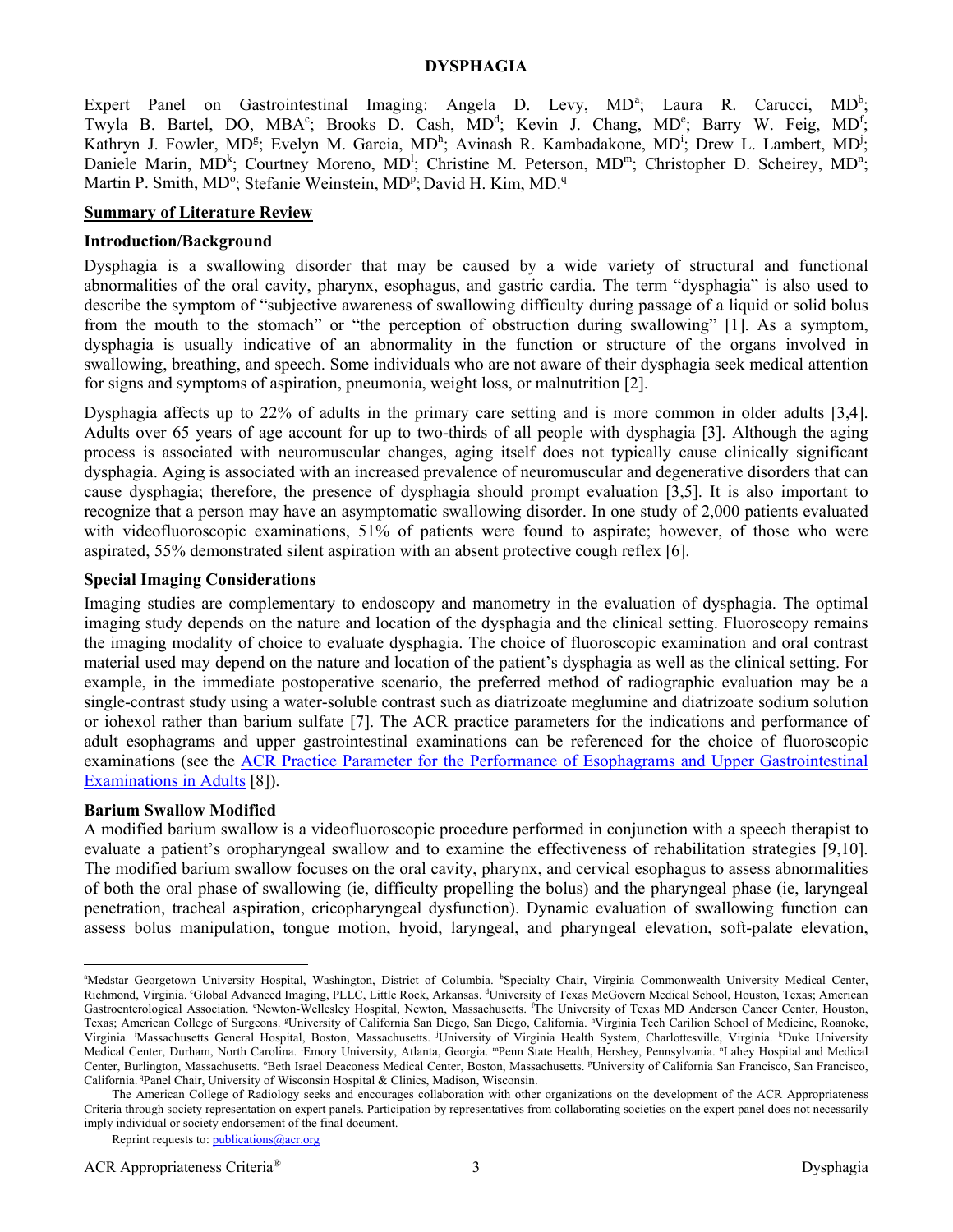pharyngeal constrictor motion, epiglottic tilt, laryngeal penetration, and cricopharyngeus muscle function. The patient may be given varying consistencies of barium and barium-impregnated food to assess the patient's ability to swallow [\[9\]](#page-11-6). In conjunction with a speech therapist, various compensatory maneuvers (eg, a chin-tuck position or head turn) may be attempted to improve swallowing dysfunction [\[10\]](#page-11-7).

# **Pharynx Dynamic and Static Imaging**

Biphasic examination of the pharynx is performed by acquiring static and dynamic images of the pharynx. Double-contrast and single-contrast images of the pharynx and videofluoroscopy of swallowing are obtained. Pharyngeal function, structure, and motility are also assessed. The structural evaluation of the pharynx is superior to that obtained with a modified barium swallow because fluoroscopic spot images are obtained. Therapeutic maneuvers are not typically performed or assessed in this examination.

# **Biphasic Esophagram**

A biphasic fluoroscopic evaluation of the esophagus includes single- and double-contrast techniques, including full-column, mucosal relief, and double-contrast views of the esophagus [\[11\]](#page-11-8). Esophageal function and motility are evaluated at fluoroscopy. Double-contrast technique provides more mucosal detail compared with the singlecontrast technique. However, patient cooperation and mobility are required.

## **Single-Contrast Esophagram**

A single-contrast esophagram or barium swallow includes full-column distension, mucosal relief views, and fluoroscopic observation of esophageal motility. Single-contrast studies are well suited for elderly, debilitated, obese, and postoperative patients as well as patients who are unable to fully cooperate with the biphasic examination. A single-contrast esophagram may be performed with barium or water-soluble contrast.

# **Scintigraphy**

Scintigraphy may be useful to assess esophageal transit. Tc-99m–labeled substances may be mixed in liquid, semisolid, or solid form and swallowed in conjunction with dynamic image acquisition. This examination could be used to assess for motility abnormalities or gastroesophageal reflux.

## **Discussion of Procedures by Variant**

## **Variant 1: Oropharyngeal dysphagia with an attributable cause. Initial imaging.**

An accurate medical and surgical history from the patient or medical record is helpful to determine the appropriate test to optimally assess the patient. Typical functional and neurologic causes of oropharyngeal dysphagia include recent stroke, worsening dementia, myasthenia gravis, or amyotrophic lateral sclerosis. Many patients with oropharyngeal dysphagia can subjectively localize a sensation of blockage or discomfort in the throat. Patients with oropharyngeal dysphagia typically complain of food sticking in the throat or of a globus sensation with a lump in the throat. Other symptoms of oropharyngeal dysfunction include coughing or choking during swallowing (due to laryngeal penetration or aspiration), a nasal-quality voice or nasal regurgitation (due to soft palate insufficiency), food dribbling from the mouth, and difficulty initiating swallow or chewing (due to an abnormal oral phase of swallowing). It is also important to recognize that abnormalities of the mid or distal esophagus or even the gastric cardia may cause referred dysphagia to the upper chest or pharynx, whereas abnormalities of the pharynx rarely cause referred dysphagia to the lower chest [\[6\]](#page-11-3). Therefore, the esophagus and cardia should be evaluated in patients with pharyngeal symptoms, particularly if no abnormalities are found in the pharynx to explain these symptoms [\[12\]](#page-11-9).

### **Fluoroscopy Barium Swallow Modified**

Modified barium swallow is the study of choice when oropharyngeal dysphagia has an attributable cause and there is a high index of suspicion for swallowing dysfunction [\[13\]](#page-11-10). The modified barium swallow with different bolus consistencies is an assessment of the patient's swallowing status and allows the speech language pathologist to assess various maneuvers that will help initiate treatment [\[14\]](#page-11-11).

### **Fluoroscopy Pharynx Dynamic and Static Imaging**

The evaluation of the pharynx with dynamic and static imaging evaluates swallowing function similar to the modified barium swallow. However, this examination typically does not involve a variety of barium consistencies, does not include an evaluation of therapeutic options, and does not evaluate the thoracic esophagus and gastric cardia. Static images aid in evaluation for structural abnormalities of the pharynx.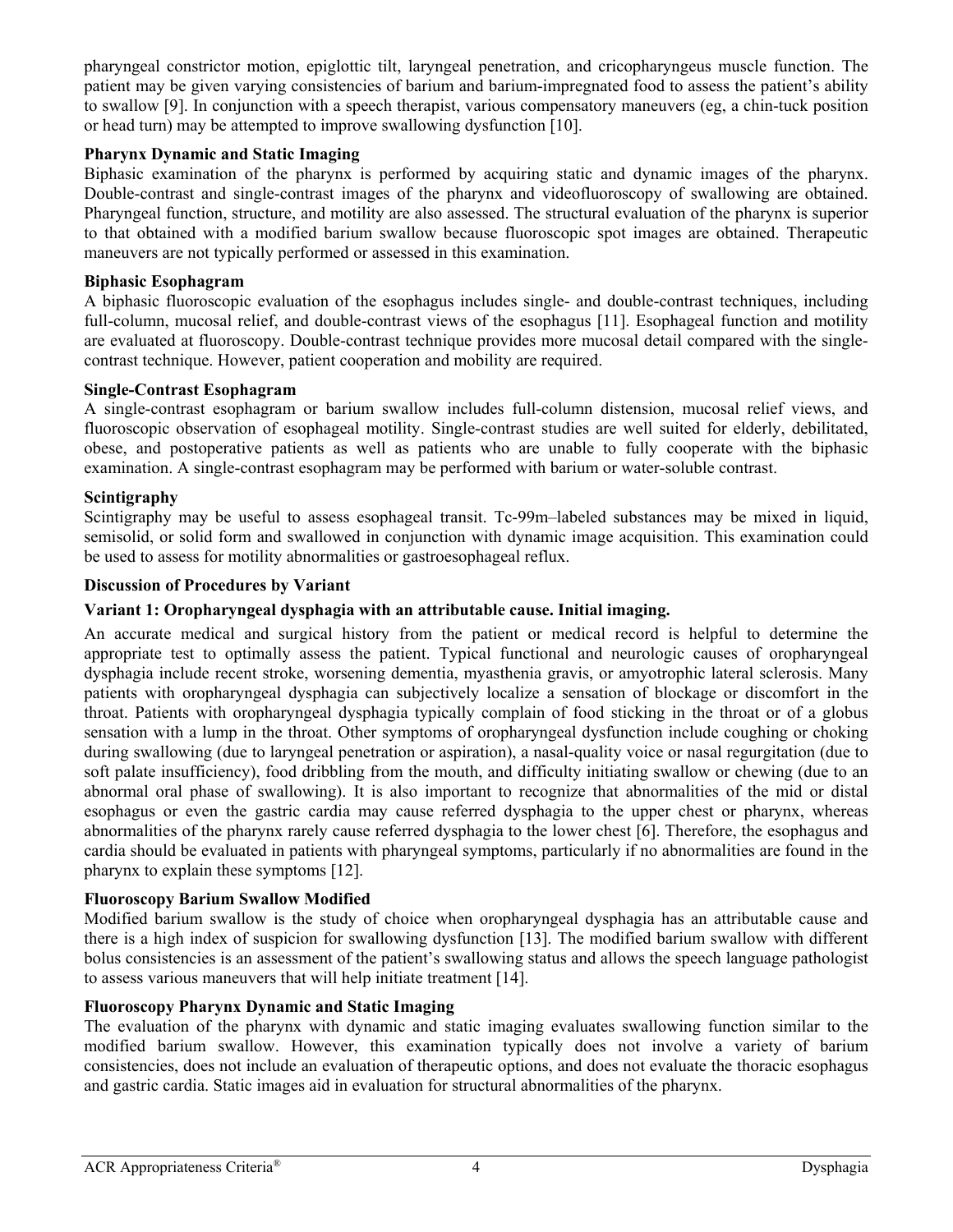# **Fluoroscopy Single-Contrast Esophagram**

A modified barium swallow is preferred because of its ability to evaluate oropharyngeal function and structure with a variety of barium consistencies. Single-contrast esophagram may be a helpful adjunct if abnormalities in esophageal motility or gastroesophageal reflux are felt to be contributing to the patient's oropharyngeal symptoms.

# **Fluoroscopy Biphasic Esophagram**

Biphasic esophagram may be used to diagnose aspiration or penetration and structural abnormalities; however, it does not provide a detailed evaluation of swallowing function or pharyngeal anatomy. A biphasic esophagram may be helpful if abnormalities in esophageal structure or function are felt to be contributing to the patient's oropharyngeal symptoms [\[15\]](#page-11-12).

## **CT Neck and Chest**

CT is usually not indicated in this clinical scenario because it does not assess oropharyngeal function.

## **Esophageal Transit Nuclear Medicine Scan**

Scintigraphy is usually not indicated in this clinical scenario because it does not assess the oropharynx.

# **Variant 2: Unexplained oropharyngeal dysphagia. Initial imaging.**

Patients with unexplained oropharyngeal dysphagia may need a more detailed barium study to determine the cause. Also, because abnormalities of the distal esophagus or gastric cardia can cause referred sensation of dysphagia in the upper chest or pharynx, the esophagus and gastric cardia should be evaluated in patients with pharyngeal symptoms, and a combined radiologic examination of the oral cavity, pharynx, esophagus, and gastric cardia is appropriate for patients with unexplained pharyngeal dysphagia.

## **Fluoroscopy Biphasic Esophagram**

Because some patients with lesions in the esophagus or at the gastric cardia can have referred dysphagia, the esophagus and cardia should be carefully evaluated as part of the barium study, particularly if no abnormalities are found in the pharynx to account for the patients' symptoms [\[15,](#page-11-12)[16\]](#page-11-13). A study by Miles et al [\[12\]](#page-11-9) of 111 patients with complaints of dysphagia for solids showed that 68% had abnormal esophageal transit and in one-third of these the abnormality in the esophagus was the only finding. In addition, patients with pharyngeal carcinomas have a significantly increased risk of synchronous esophageal carcinomas. A complete examination of the esophagus should be performed once a pharyngeal tumor is identified [\[15\]](#page-11-12).

In patients with unexplained oropharyngeal dysphagia, the combination of videofluoroscopy and static images of the pharynx with an examination of the esophagus has a higher diagnostic value than either videofluoroscopy (such as a modified barium swallow) or static images (such as a biphasic or single-contrast esophagram) alone [\[17\]](#page-11-14). If a study is performed using solely static imaging, a biphasic study is preferable to a single-contrast barium swallow because of its superior depiction of mucosal processes.

### **Fluoroscopy Single-Contrast Esophagram**

Double-contrast technique provides more superior mucosal detail compared with the single-contrast technique. However, patient cooperation and mobility are required and single-contrast technique may be better suited for those patients who are unable to fully cooperate with the biphasic examination, such as elderly, debilitated, and obese patients.

### **Fluoroscopy Pharynx Dynamic and Static Imaging**

As in the modified barium swallow, a dynamic examination of the pharynx with videofluoroscopy permits assessment of the oral and pharyngeal swallowing phases. This study does not evaluate the thoracic esophagus or gastric cardia. In this examination, static images of the pharynx (eg, double-contrast spot films of the pharynx in frontal and lateral projections with high-density barium) permit better detection of structural abnormalities (ie, pharyngeal tumors, Zenker diverticulum) compared to the modified barium swallow [\[18\]](#page-11-15). Because some patients with lesions in the esophagus or gastric cardia can have referred dysphagia, the esophagus and cardia should be carefully evaluated as part of the barium study, particularly if no abnormalities are found in the pharynx to account for the patients' symptoms.

# **Fluoroscopy Barium Swallow Modified**

A modified barium swallow examination may be of benefit in this setting, particularly if structural abnormalities have been excluded by direct endoscopic visualization. In a study by Madhavan et al [\[19\]](#page-11-16), a videofluoroscopic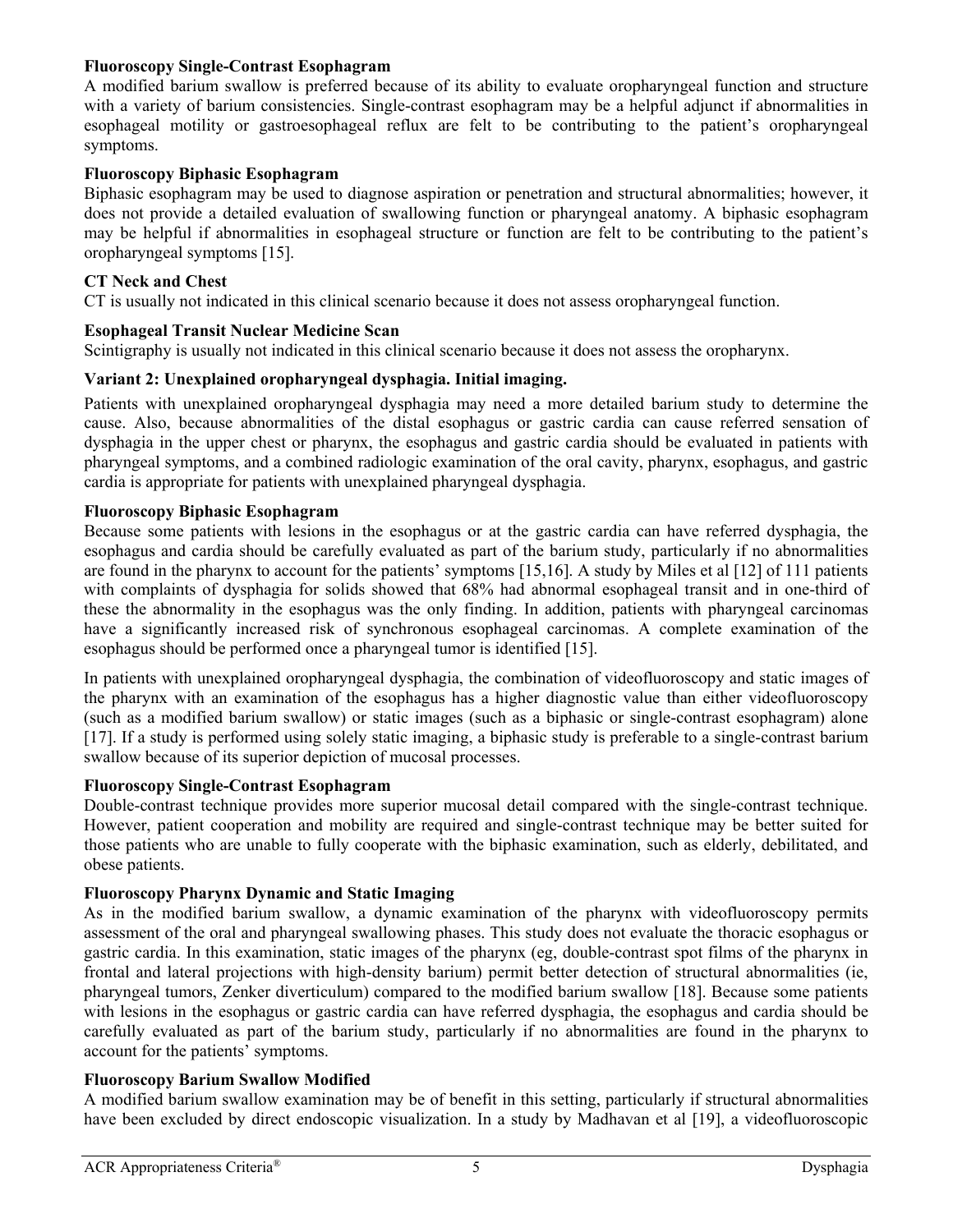modified barium swallow identified a cause for dysphagia in 76% of patients. Localization of the videofluoroscopic finding to the site of the patients symptoms was accurate in 75% of cases when the finding was structural versus 18% when the finding was physiologic [\[19\]](#page-11-16).

# **CT Neck and Chest**

CT is usually not indicated in this clinical scenario as initial imaging because it does not assess oropharyngeal and esophageal mucosa and motility. CT may be helpful in the subsequent evaluation of patients if initial studies are not revealing.

# **Esophageal Transit Nuclear Medicine Scan**

Nuclear scintigraphy could be used to assess for motility abnormalities or gastroesophageal reflux; however, it is not a substitute for examinations that evaluate the function and structure of the pharynx.

# **Variant 3: Retrosternal dysphagia in immunocompetent patients. Initial imaging.**

Patients with retrosternal dysphagia experience a sensation of blockage or discomfort at any level between the thoracic inlet and the xiphoid process. Because retrosternal dysphagia can be caused by esophageal motility disorders or by structural abnormalities of the esophagus or cardia (ie, esophagitis, rings, strictures, or tumors), a biphasic esophagram is the preferable imaging procedure.

# **Fluoroscopy Biphasic Esophagram**

The biphasic esophagram permits detection of both structural and functional abnormalities of the esophagus. Structural lesions include esophagitis, strictures, rings, and carcinoma. Functional abnormalities of the esophagus include gastroesophageal reflux and motility disorders.

The most important structural lesion is carcinoma of the esophagus or gastroesophageal junction. In one study, biphasic esophagography was found to have 96% sensitivity in diagnosing cancer of the esophagus or esophagogastric junction [\[20\]](#page-11-17) comparable to the reported sensitivity of endoscopy for diagnosing these lesions. In two other large patient series, endoscopy failed to reveal any cases of esophageal carcinoma that had been missed on the barium studies [\[21](#page-11-18)[,22\]](#page-11-19). The findings in these series suggest that endoscopy is not routinely warranted to rule out missed tumors in patients who have normal findings on radiologic examinations.

Although double-contrast views best detect mucosal lesions (eg, tumors, esophagitis), prone single-contrast views of patients who continuously drink a low-density barium suspension best detect lower esophageal rings or strictures. Lower esophageal rings are two to three times more likely to be diagnosed on prone single-contrast views than on upright double-contrast views because of inadequate distention of the distal esophagus when the patient is upright [\[11](#page-11-8)[,23\]](#page-11-20). In one study, the biphasic esophagram was found to depict about 95% of all lower esophageal rings, whereas endoscopy detected only 76% of these rings [\[23\]](#page-11-20). Similarly, biphasic esophagrams have been found to have a sensitivity of about 95% for the detection of peptic strictures, sometimes revealing strictures that are missed with endoscopy [\[24,](#page-11-21)[25\]](#page-11-22).

The biphasic esophagram is also a useful test in patients with esophageal motility disorders causing dysphagia. Videofluoroscopy of discrete swallows of a low-density barium suspension in the prone right antero-oblique position permits detailed assessment of esophageal motility. In various studies, videofluoroscopy has been found to have an overall sensitivity of 80% to 89% and specificity of 79% to 91% for diagnosing esophageal motility disorders (eg, achalasia, diffuse esophageal spasm) compared with esophageal manometry [\[17,](#page-11-14)[26\]](#page-11-23). Occasionally, barium studies may even reveal dysmotility not seen at manometry (eg, some patients with the beak-like distal esophageal narrowing of achalasia are found to have complete relaxation of the lower esophageal sphincter on manometry) [\[27\]](#page-11-24). Even for those patients with a significant esophageal motility disorder detected on a barium study, manometry may be performed to further elucidate the nature of this motility disorder.

Endoscopy performed to evaluate the esophagus for structural abnormalities in patients with dysphagia is a highly accurate test for esophageal cancer when multiple endoscopic biopsy specimens and brushings are obtained. It is also more sensitive than double-contrast esophagography for detecting mild reflux esophagitis or other subtle forms of esophagitis. However, endoscopy is a much more invasive test than the barium study. It is also less sensitive than the barium study for detecting lower esophageal rings or strictures [\[11,](#page-11-8)[23-25\]](#page-11-20) and does not permit evaluation of esophageal motility disorders. For these reasons, a biphasic esophagram is often recommended as the initial diagnostic test for patients with dysphagia [\[3](#page-11-0)[,5](#page-11-2)[,28\]](#page-11-25).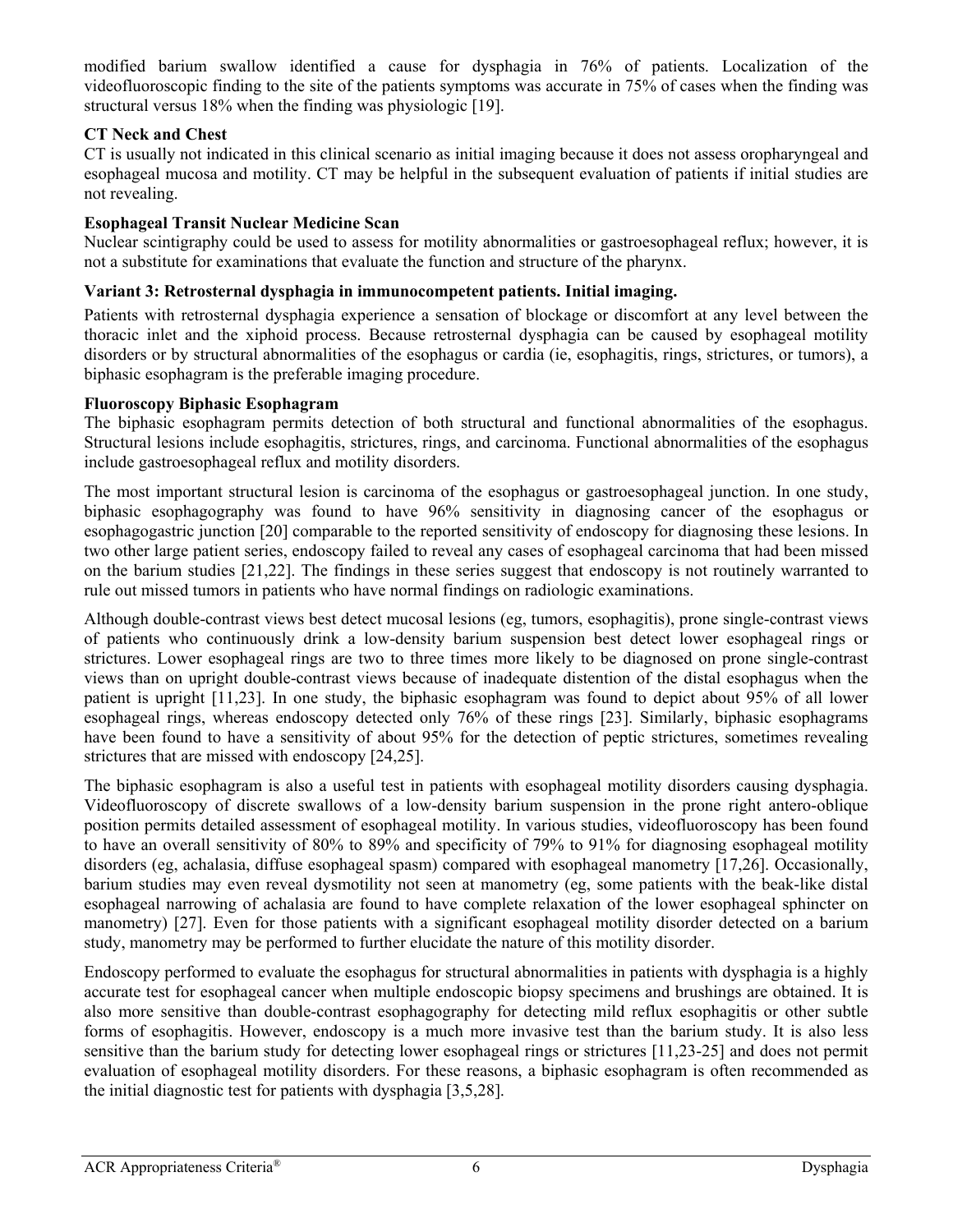# **Fluoroscopy Single-Contrast Esophagram**

Although the biphasic esophagram provides superior mucosal detail, allowing for earlier detection of subtle lesions, patient cooperation and mobility are required. For debilitated, immobile patients or patients who are limited in their ability to cooperate, a single-contrast esophagram may be necessary.

## **Fluoroscopy Barium Swallow Modified**

In patients with retrosternal dysphagia, the entire esophagus and the gastric cardia should be assessed. Therefore, the modified barium swallow may not be appropriate.

# **Fluoroscopy Pharynx Dynamic and Static Imaging**

Dynamic and static imaging of the pharynx may not be appropriate as the only examination performed in a patient with retrosternal dysphagia because the entire esophagus and gastric cardia should be assessed. This study does not evaluate the thoracic esophagus or gastric cardia.

## **CT Neck and Chest**

CT is not usually indicated as an initial imaging modality in this clinical scenario because it does not assess esophageal mucosa and motility. CT may be helpful in the subsequent evaluation of patients if initial studies are not revealing.

## **Esophageal Transit Nuclear Medicine Scan**

Specific protocols to assess esophageal emptying may be useful in patients with known or suspected achalasia but does not provide anatomic detail [\[29,](#page-11-26)[30\]](#page-12-0). Radionuclide esophageal transit scintigraphy is a simple, noninvasive, and quantitative test of esophageal emptying that can be useful in these patients [\[3](#page-11-0)[,31](#page-12-1)[,32\]](#page-12-2).

# **Variant 4: Retrosternal dysphagia in immunocompromised patients. Initial imaging.**

The major consideration in immunocompromised patients with dysphagia or odynophagia (painful swallowing) is infectious esophagitis, most commonly due to *Candida albicans* or herpes simplex virus. In HIV-positive patients, *Candida* is most often the cause of esophageal symptoms; cytomegalovirus, herpes simplex, and idiopathic ulcers (also known as HIV ulcers) are the other most common etiologies [\[33\]](#page-12-3). HIV-positive patients with esophageal symptoms may be treated empirically with antifungal therapy without first undergoing a diagnostic examination. However, most gastroenterologists prefer that those who have severe symptoms at presentation or persistent symptoms be evaluated by endoscopy. Endoscopy is preferred because of the ability to obtain specimens (eg, histology, cytology, immunostaining, or culture) [\[3,](#page-11-0)[33\]](#page-12-3). The endoscopic or radiographic appearance alone usually does not accurately predict diseases other than *Candida* esophagitis; diagnosis requires specimen acquisition for laboratory study [\[33](#page-12-3)[,34\]](#page-12-4).

### **Fluoroscopy Biphasic Esophagram**

Esophagrams are preferred by some as an initial diagnostic study and can be useful in guiding management. A biphasic esophagram is more accurate than single-contrast esophagram for detecting ulcers or plaques associated with infectious esophagitis [\[35-37\]](#page-12-5). However, a single-contrast esophagram may be performed if the patient is too sick or debilitated to tolerate a double-contrast examination. Patients with radiographically diagnosed *Candida* or herpes esophagitis may be treated with antifungal or antiviral agents, respectively, without endoscopic evaluation. Endoscopy is warranted for patients with giant esophageal ulcers to differentiate cytomegalovirus and HIV and begin appropriate therapy [\[34\]](#page-12-4).

# **Fluoroscopy Single-Contrast Esophagram**

Although the biphasic esophagram provides superior mucosal detail, allowing for earlier detection of subtle lesions, patient cooperation and mobility are required. For debilitated, immobile patients or patients who are limited in their ability to cooperate, a single-contrast esophagram may be necessary.

### **Fluoroscopy Barium Swallow Modified**

A modified barium swallow does not evaluate esophageal anatomy and structure. It may not be appropriate because it may fail to reveal the etiology of retrosternal dysphagia. However, it may be useful to evaluate swallowing function in the setting of pharyngeal infection.

# **Fluoroscopy Pharynx Dynamic and Static Imaging**

Dynamic and static imaging evaluates swallowing and oropharyngeal motility and structure. Performed alone, it may not be appropriate because it may fail to reveal the etiology of retrosternal dysphagia.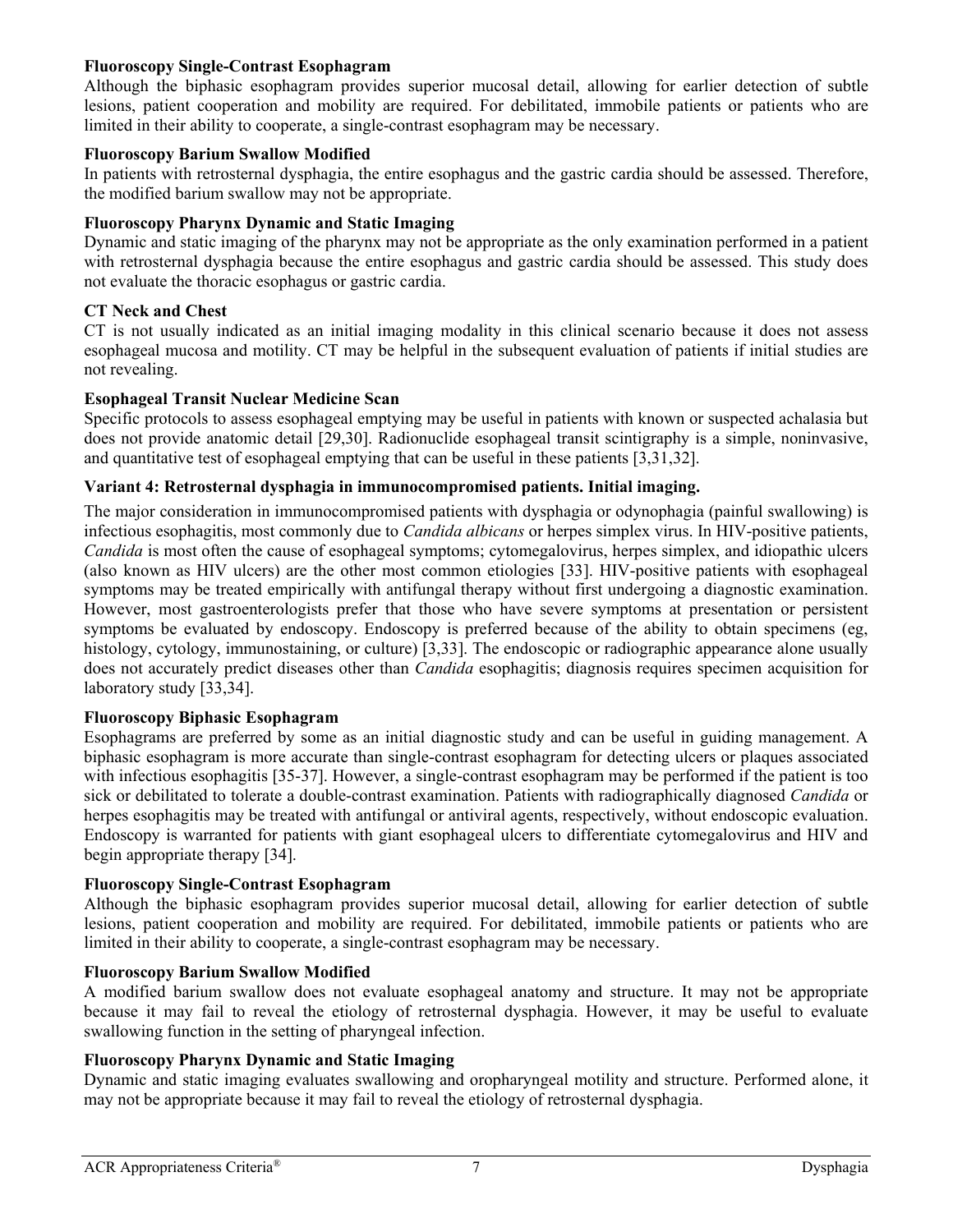# **CT Neck and Chest**

CT is usually not indicated as an initial imaging modality in this clinical scenario because it does not assess esophageal mucosa and motility. CT may be helpful in the subsequent evaluation of patients if initial studies are not revealing.

# **Esophageal Transit Nuclear Medicine Scan**

Scintigraphy is usually not indicated in this clinical scenario.

# **Variant 5: Early postoperative dysphagia. Oropharyngeal or retrosternal. Initial imaging.**

Dysphagia is a common complaint following surgery on the oropharynx, soft tissues of the neck, cervical spine, esophagus, or stomach. Imaging should be tailored to the type and location of surgery (oropharyngeal versus retrosternal) and the time of onset of symptoms following surgery. In the immediate or early postoperative period, fluid collections, anastomotic leaks, perforation, and abscess may be of clinical concern [\[38\]](#page-12-6).

## **Fluoroscopy Single-Contrast Esophagram**

A single-contrast esophagram is the study of choice for patients presenting with dysphagia following surgery to the neck, c-spine, esophagus, or stomach [\[1,](#page-10-0)[39\]](#page-12-7). When there is a question of leak or fistula, the study is ideally performed by utilizing water-soluble contrast followed by barium if necessary.

Esophagrams are highly specific for the detection of leaks but not sensitive. Roh et al [\[39\]](#page-12-7) showed that the sensitivity of the esophagram in diagnosing a leak was 36% and specificity was 97%. For this reason, a CT examination may be ordered if there is a high clinical suspicion following a negative esophagram. Lantos et al [\[40\]](#page-12-8) showed that esophagography had a sensitivity of 79%, specificity of 73%, positive predictive value of 73%, and negative predictive value of 79% for detecting leaks, and esophagography and CT combined had a sensitivity of 100%, specificity of 27%, positive predictive value of 56%, and negative predictive value of 100%. The sensitivity of esophagography increased when high-density barium was administered after water-soluble contrast, whereas the sensitivity of CT was the same with and without oral contrast agent. Esophagrams have a slightly lower sensitivity and substantially higher specificity compared with CT for detecting leaks after esophagectomy [\[41\]](#page-12-9).

# **Fluoroscopy Biphasic Esophagram**

Biphasic esophagram is not usually indicated when a patient has dysphagia in the immediate postoperative period. Single-contrast technique utilizing water-soluble contrast is preferable because evaluation for postoperative leak is the primary concern.

# **Fluoroscopy Barium Swallow Modified**

When oropharyngeal dysphagia occurs postoperatively and there is a high index of suspicion for swallowing dysfunction, a modified barium swallow is the study of choice, especially if leak has been excluded clinically or with imaging.

In the immediate postoperative period, if a leak or perforation is of clinical concern, a single-contrast esophagram with water-soluble contrast may be more appropriate because it is better suited to evaluate postoperative structural abnormalities. However, a modified swallow performed with water-soluble contrast material has been shown to be effective in the diagnosis of leakage [\[41\]](#page-12-9). In this study there were no adverse events associated with aspiration of iohexol as water-soluble contrast material [\[41\]](#page-12-9). A modified barium swallow examination does not evaluate the entire esophagus. It is not appropriate for postoperative retrosternal dysphagia because it does not evaluate the retrosternal anatomy.

# **Fluoroscopy Pharynx Dynamic and Static Imaging**

Pharynx dynamic and static imaging is usually not appropriate because it is a double-contrast barium evaluation of the pharynx alone. A single-contrast esophagram with water-soluble contrast possibly followed with barium is more appropriate to evaluate for postoperative leak or fistula in a patient who has had surgery in the neck and is complaining of oropharyngeal dysphagia [\[42\]](#page-12-10). Furthermore, this study does not evaluate the thoracic esophagus and gastric cardia. Alone, pharynx dynamic and static imaging is not appropriate for postoperative retrosternal dysphagia because it does not evaluate the retrosternal anatomy but may be useful combined with esophageal evaluation.

# **CT Neck and Chest**

For oropharyngeal and retropharyngeal dysphagia, CT of the neck and chest with intravenous (IV) contrast is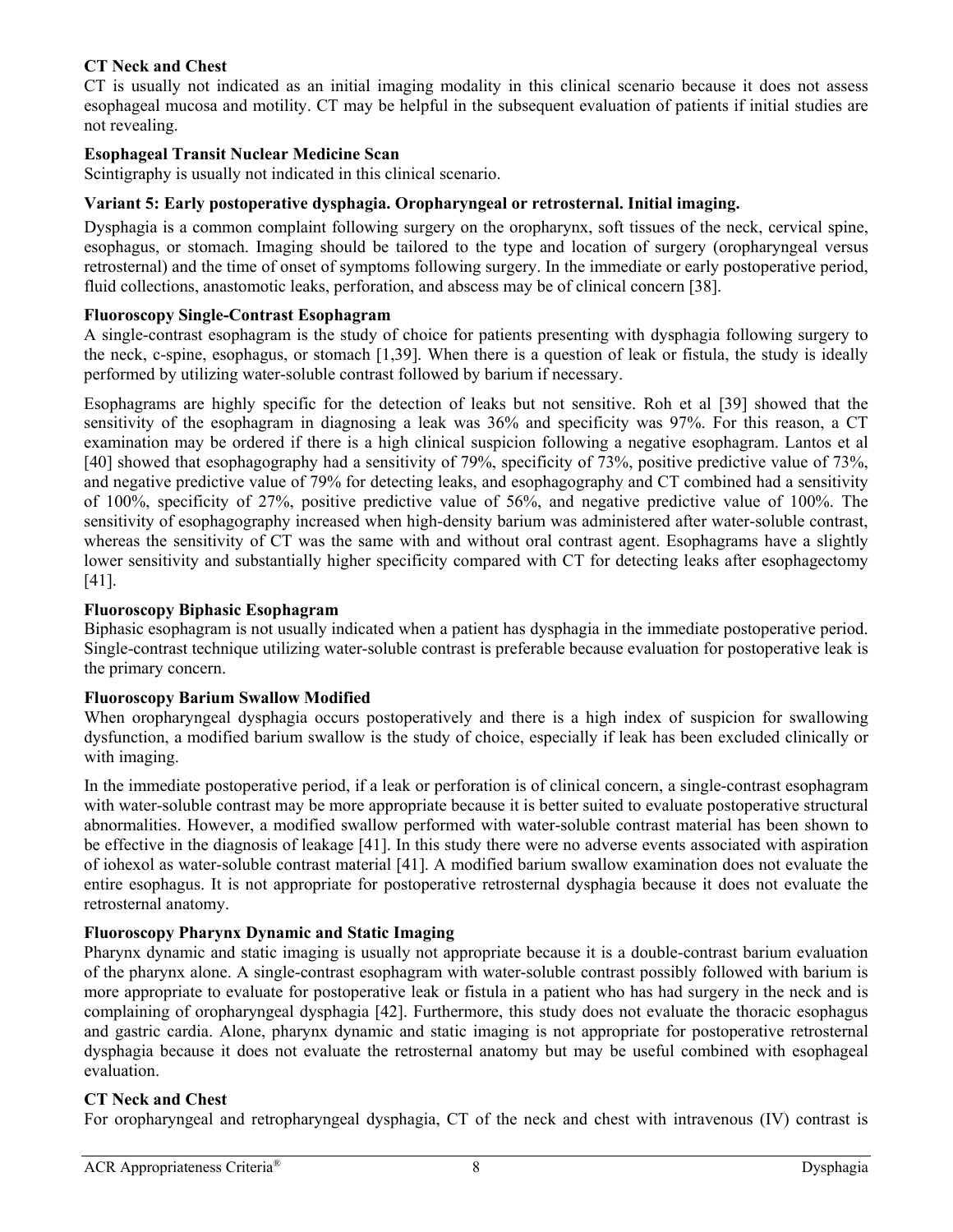indicated when there is concern of early postoperative complications, such as leak, fluid collection, abscess, or hematoma [\[40,](#page-12-8)[43\]](#page-12-11). CT has a slightly higher sensitivity and substantially lower specificity than esophagography for detecting clinically relevant leaks after esophagectomy [\[40](#page-12-8)[,43\]](#page-12-11). The use of CT as the initial imaging test in these patients can lead to earlier diagnosis and treatment of leaks missed on esophagography. In many patients, both CT and esophagrams are performed especially when the clinical concern is high. Lantos et al [\[40\]](#page-12-8) showed that esophagography had a sensitivity of 79%, specificity of 73%, positive predictive value of 73%, and negative predictive value of 79% for detecting leaks, whereas CT had a sensitivity of 86%, specificity of 33%, positive predictive value of 55%, and negative predictive value of 71%; esophagography and CT combined had a sensitivity of 100%, specificity of 27%, positive predictive value of 56%, and negative predictive value of 100%.

CT may be useful to assess the position of surgical hardware or complication related to surgical hardware with respect to the oropharynx and airway. Oral contrast administered immediately before the examination may be a helpful adjunct to facilitate interpretation of esophageal integrity and anatomy, though one study showed the use of oral contrast did not change the sensitivity of CT for detection of leaks [\[40\]](#page-12-8).

CT scan with IV contrast better defines the anatomic structures of the neck and chest compared to CT without IV contrast because normal soft-tissue and blood vessel enhancement are better delineated from postoperative fluid collections, such as hematomas and abscesses.

Obtaining a CT scan with and without IV contrast offers little additional benefit compared to a CT with IV contrast alone.

# **Esophageal Transit Nuclear Medicine Scan**

Scintigraphy is usually not indicated in this clinical scenario.

## **Variant 6: Delayed (greater than 1 month**) **postoperative development of dysphagia. Oropharyngeal or retrosternal. Initial imaging.**

Dysphagia occurring weeks or months following surgery may be due to dysmotility, gastroesophageal reflux, or structural abnormalities, such as anastomotic strictures, diverticula, or recurrent disease [\[38\]](#page-12-6). The incidence of dysphagia after laryngectomy is reported to occur in up to 72% of patients [\[44\]](#page-12-12), and aspiration occurs in 65% of patients [\[45\]](#page-12-13). In addition to patients who have undergone operations to the oropharynx, larynx, and esophagus, operative procedures on the cervical spine may also cause dysphagia and significant disability. In the latter group of patients, dysphagia may be caused by structural abnormalities (displaced surgical hardware or bone graft) or functional abnormalities resulting in aspiration or penetration [\[1\]](#page-10-0). Patients following esophageal and gastric surgery can also experience dysphagia related to many potential complications.

# **Fluoroscopy Single-Contrast Esophagram**

A single-contrast esophagram is useful to define the postoperative anatomy and the caliber of the pharynx and esophagus (assessing for stricture and extrinsic compression) as well as the caliber of an anastomosis. Barium may be utilized if leak is not a concern. A single-contrast esophagram may also be helpful if abnormalities in esophageal motility or gastroesophageal reflux are felt to be contributing to the patient's oropharyngeal symptoms.

### **Fluoroscopy Biphasic Esophagram**

In the late postoperative period, the biphasic esophagram may be helpful if abnormalities in esophageal structure or function are felt to be contributing to the patient's dysphagia symptoms.

# **Fluoroscopy Barium Swallow Modified**

A modified barium swallow may be performed if postoperative oropharyngeal dysmotility is suspected as the cause of the patient's dysphagia, particularly if there is a concern for swallowing dysfunction, including associated penetration or aspiration. Evaluating the passage of various bolus consistencies through strictures may also be beneficial for therapeutic planning [\[46](#page-12-14)[,47\]](#page-12-15). Because a modified barium swallow examination does not evaluate the entire esophagus, it is usually not appropriate for postoperative retrosternal dysphagia.

# **Fluoroscopy Pharynx Dynamic and Static Imaging**

Pharynx dynamic and static imaging is usually not appropriate because it is a double-contrast barium evaluation of the pharynx alone. A single-contrast esophagram with water-soluble contrast possibly followed with barium is more appropriate to evaluate for postoperative leak or fistula in a patient who has had surgery in the neck and is complaining of oropharyngeal dysphagia [\[42\]](#page-12-10). Furthermore, this study does not evaluate the thoracic esophagus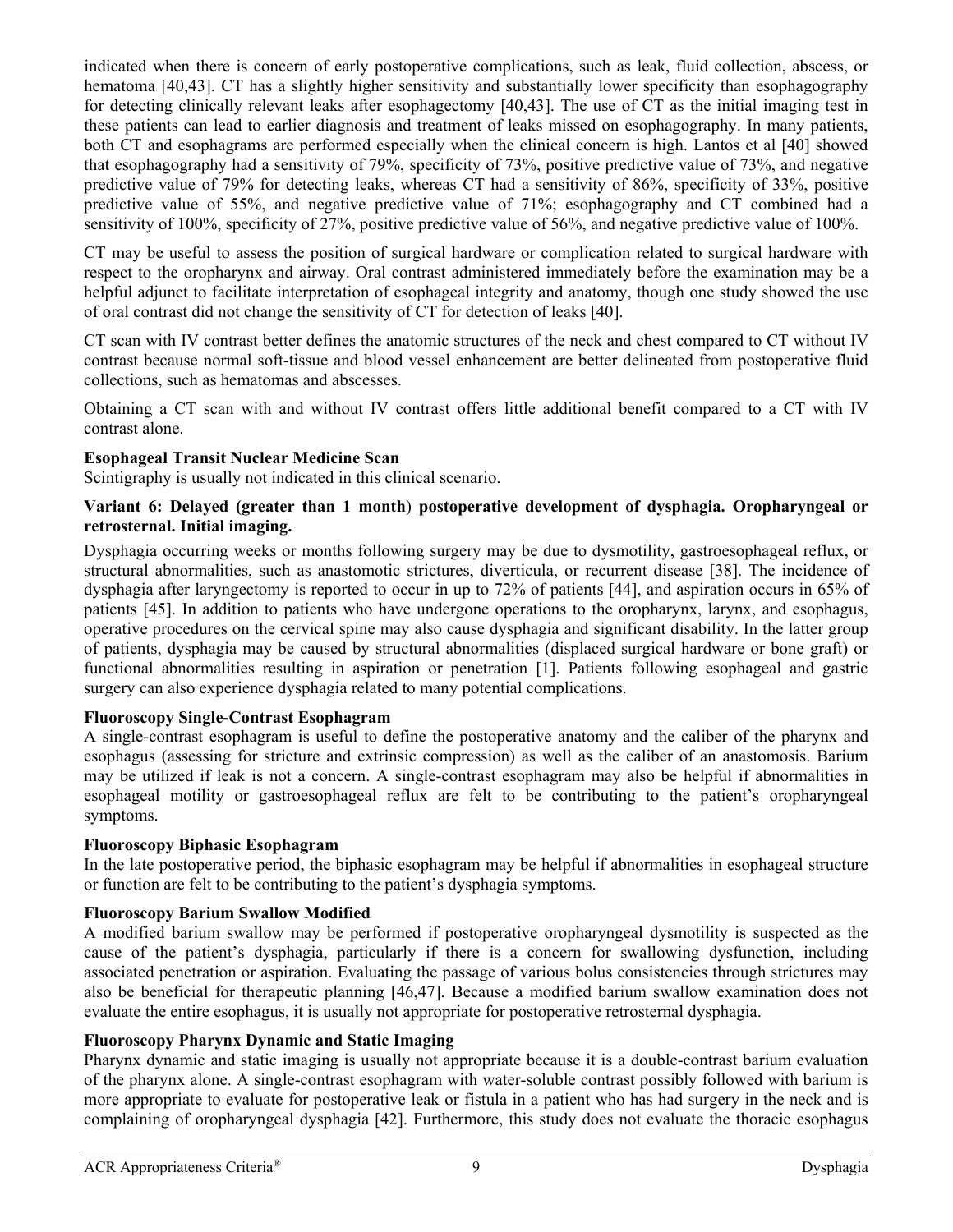and gastric cardia. Alone, pharynx dynamic and static imaging is not appropriate for postoperative retrosternal dysphagia because it does not evaluate the retrosternal anatomy but may be useful combined with esophageal evaluation.

# **CT Neck and Chest**

For delayed postoperative oropharyngeal and retropharyngeal dysphagia, CT of the neck and chest with IV contrast may be indicated if there is clinical concern that recurrent disease or a late postoperative fluid collection may be the etiology of the patient's symptoms [\[48\]](#page-12-16). In those patients who have undergone cervical spine surgery, CT may also be useful to assess the position of surgical hardware or a complication related to surgical hardware with respect to the oropharynx and airway [\[49\]](#page-12-17). Oral contrast administered immediately before the examination may be a helpful adjunct to facilitate identification of the esophageal lumen.

CT scan with IV contrast better defines the anatomic structures of the neck and chest compared to CT without IV contrast because normal soft-tissue and blood vessel enhancement are better delineated from postoperative fluid collections, such as hematomas and abscesses.

Obtaining a CT scan with and without IV contrast offers little additional benefit compared to a CT with IV contrast alone.

## **Esophageal Transit Nuclear Medicine Scan**

Nuclear scintigraphy could be used to assess for motility abnormalities or gastroesophageal reflux; however, it is not a substitute for examinations that evaluate postoperative function and structure of the pharynx and esophagus.

### **Summary of Recommendations**

- **Variant 1:** Fluoroscopy barium swallow modified is usually appropriate for the initial imaging of oropharyngeal dysphagia with an attributable cause.
- **Variant 2:** Fluoroscopy biphasic esophagram is usually appropriate for the initial imaging of unexplained oropharyngeal dysphagia.
- **Variant 3:** Fluoroscopy biphasic esophagram is usually appropriate for the initial imaging of retrosternal dysphagia in immunocompetent patients.
- **Variant 4:** Fluoroscopy biphasic esophagram is usually appropriate for the initial imaging of retrosternal dysphagia in immunocompromised patients.
- **Variant 5:** Fluoroscopy single-contrast esophagram and CT neck and chest with IV contrast are usually appropriate for the initial imaging of oropharyngeal or retrosternal dysphagia occurring in the early postoperative period. These procedures are complementary (ie, both tests may be performed).
- **Variant 6:** CT neck and chest with IV contrast and fluoroscopy single-contrast esophagram are usually appropriate for the initial imaging of oropharyngeal or retrosternal dysphagia occurring in the late postoperative period, more than 1 month after surgery. These procedures are complementary (ie, both tests may be performed).

### **Supporting Documents**

The evidence table, literature search, and appendix for this topic are available at [https://acsearch.acr.org/list.](https://acsearch.acr.org/list) The appendix includes the strength of evidence assessment and the final rating round tabulations for each recommendation.

For additional information on the Appropriateness Criteria methodology and other supporting documents go to [www.acr.org/ac.](https://www.acr.org/Clinical-Resources/ACR-Appropriateness-Criteria)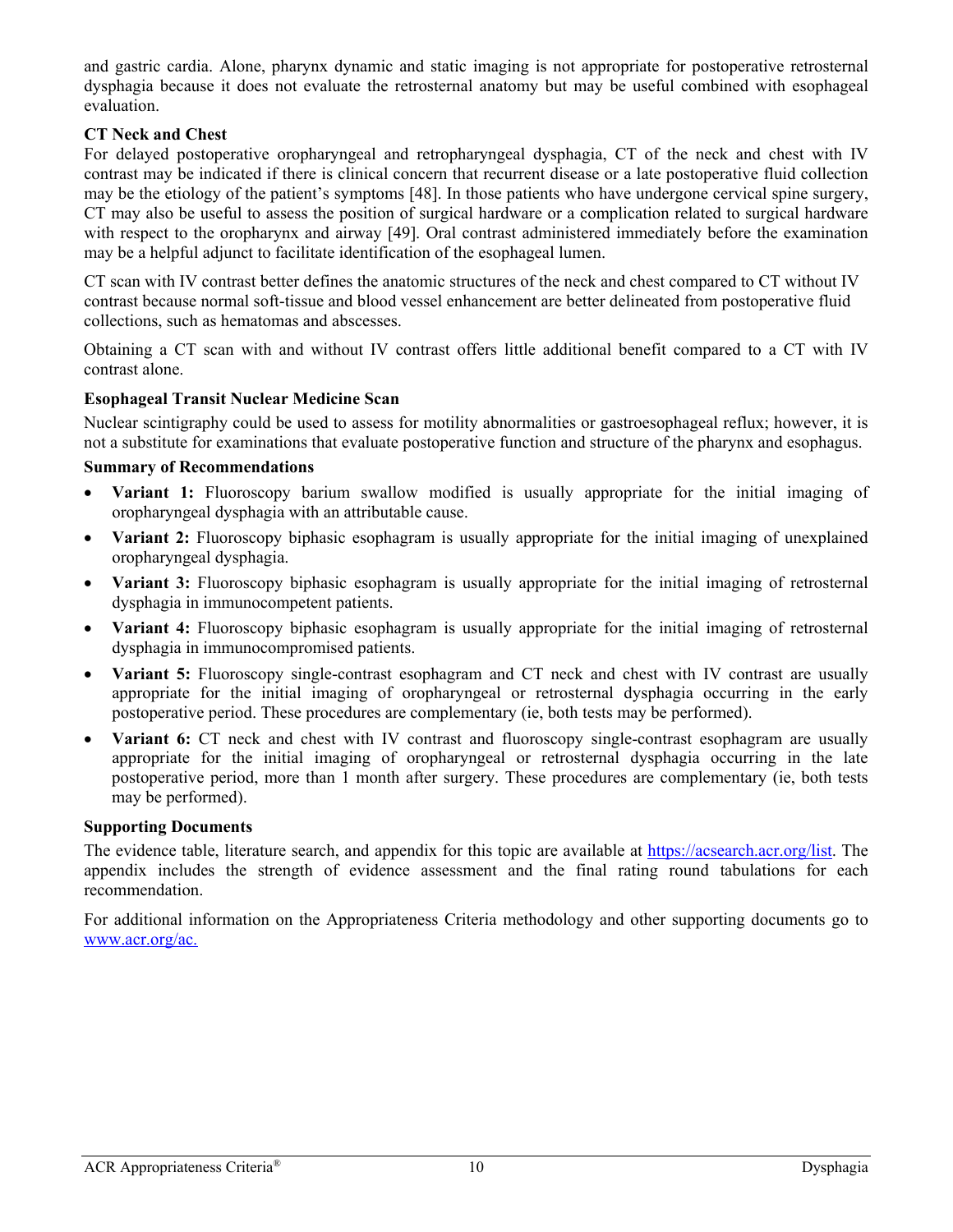## **Appropriateness Category Names and Definitions**

| <b>Appropriateness Category Name</b> | Appropriateness<br>Rating | <b>Appropriateness Category Definition</b>                                                                                                                                                                                                                  |
|--------------------------------------|---------------------------|-------------------------------------------------------------------------------------------------------------------------------------------------------------------------------------------------------------------------------------------------------------|
| <b>Usually Appropriate</b>           | 7, 8, or 9                | The imaging procedure or treatment is indicated in<br>the specified clinical scenarios at a favorable risk-<br>benefit ratio for patients.                                                                                                                  |
| May Be Appropriate                   | 4, 5, or 6                | The imaging procedure or treatment may<br>be<br>indicated in the specified clinical scenarios as an<br>alternative to imaging procedures or treatments with<br>a more favorable risk-benefit ratio, or the risk-benefit<br>ratio for patients is equivocal. |
| May Be Appropriate<br>(Disagreement) | 5                         | The individual ratings are too dispersed from the<br>panel median. The different label provides<br>transparency regarding the panel's recommendation.<br>"May be appropriate" is the rating category and a<br>rating of 5 is assigned.                      |
| <b>Usually Not Appropriate</b>       | $1, 2,$ or 3              | The imaging procedure or treatment is unlikely to be<br>indicated in the specified clinical scenarios, or the<br>risk-benefit ratio for patients is likely to be<br>unfavorable.                                                                            |

# **Relative Radiation Level Information**

Potential adverse health effects associated with radiation exposure are an important factor to consider when selecting the appropriate imaging procedure. Because there is a wide range of radiation exposures associated with different diagnostic procedures, a relative radiation level (RRL) indication has been included for each imaging examination. The RRLs are based on effective dose, which is a radiation dose quantity that is used to estimate population total radiation risk associated with an imaging procedure. Patients in the pediatric age group are at inherently higher risk from exposure, because of both organ sensitivity and longer life expectancy (relevant to the long latency that appears to accompany radiation exposure). For these reasons, the RRL dose estimate ranges for pediatric examinations are lower as compared with those specified for adults (see Table below). Additional information regarding radiation dose assessment for imaging examinations can be found in the ACR Appropriateness Criteria® [Radiation Dose Assessment Introduction](https://www.acr.org/-/media/ACR/Files/Appropriateness-Criteria/RadiationDoseAssessmentIntro.pdf) document [\[50\]](#page-12-18).

| <b>Relative Radiation Level Designations</b> |                                               |                                                   |
|----------------------------------------------|-----------------------------------------------|---------------------------------------------------|
| <b>Relative Radiation Level*</b>             | <b>Adult Effective Dose Estimate</b><br>Range | <b>Pediatric Effective Dose Estimate</b><br>Range |
| O                                            | $0$ mS $v$                                    | $0$ mS $v$                                        |
| $\odot$                                      | $< 0.1$ mSv                                   | $< 0.03$ mSv                                      |
| $\odot\odot$                                 | $0.1-1$ mSv                                   | $0.03 - 0.3$ mSv                                  |
| $\odot \odot \odot$                          | $1-10$ mSv                                    | $0.3-3$ mS <sub>v</sub>                           |
| $\odot\odot\odot$                            | $10-30$ mSv                                   | $3-10$ mS <sub>v</sub>                            |
| 00000<br>$\sim$ $\sim$                       | $30-100$ mS <sub>v</sub>                      | $10-30$ mSv                                       |

\*RRL assignments for some of the examinations cannot be made, because the actual patient doses in these procedures vary as a function of a number of factors (e.g., region of the body exposed to ionizing radiation, the imaging guidance that is used). The RRLs for these examinations are designated as "Varies".

# **References**

- <span id="page-10-0"></span>1. Carucci LR, Turner MA. Dysphagia revisited: common and unusual causes. Radiographics 2015;35:105-22.
- <span id="page-10-1"></span>2. Matsuo K, Palmer JB. Anatomy and physiology of feeding and swallowing: normal and abnormal. Phys Med Rehabil Clin N Am 2008;19:691-707, vii.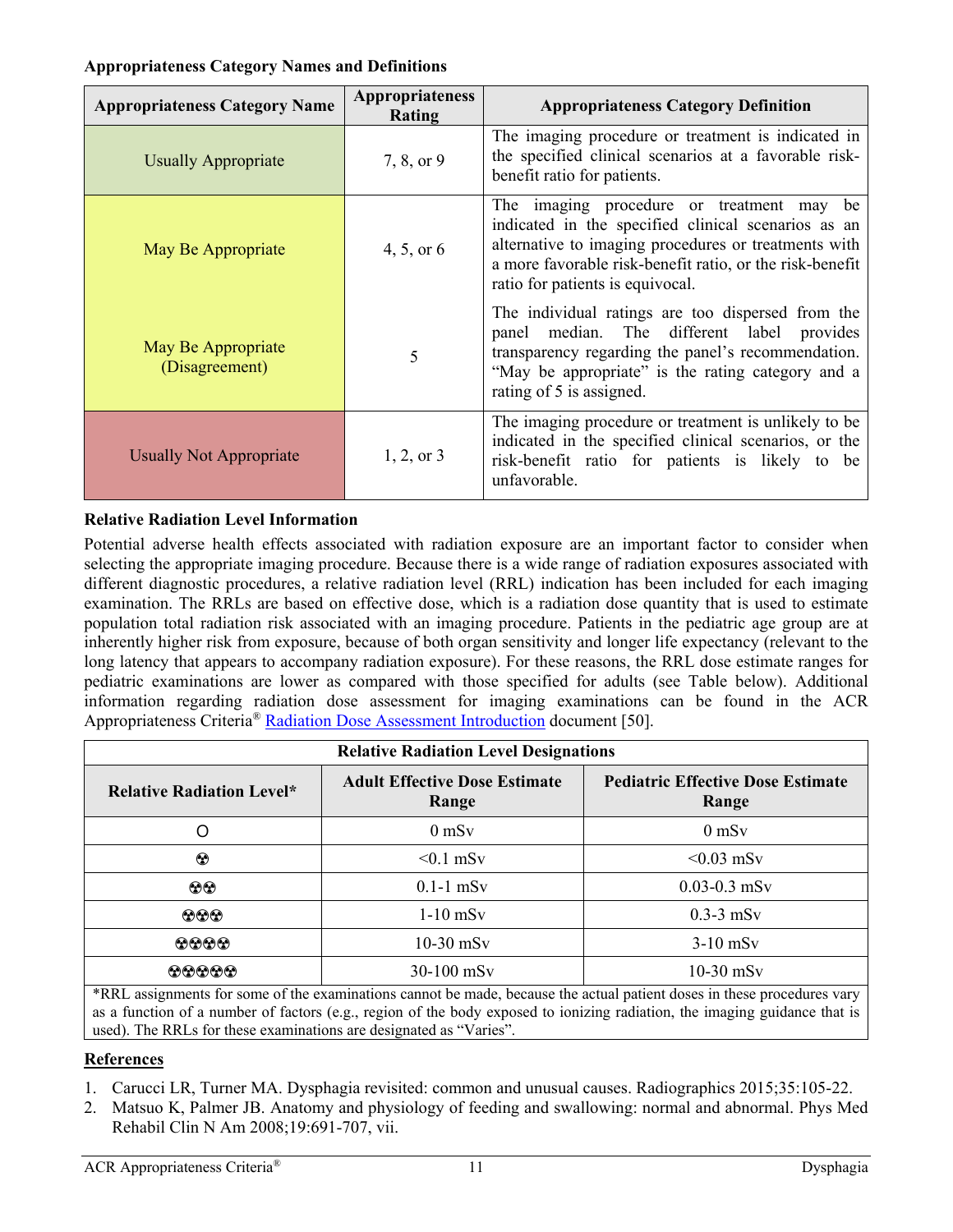- <span id="page-11-0"></span>3. Kuo P, Holloway RH, Nguyen NQ. Current and future techniques in the evaluation of dysphagia. J Gastroenterol Hepatol 2012;27:873-81.
- <span id="page-11-1"></span>4. Wilkins T, Gillies RA, Thomas AM, Wagner PJ. The prevalence of dysphagia in primary care patients: a HamesNet Research Network study. J Am Board Fam Med 2007;20:144-50.
- <span id="page-11-2"></span>5. Cook IJ. Oropharyngeal dysphagia. Gastroenterol Clin North Am 2009;38:411-31.
- <span id="page-11-3"></span>6. Wilcox CM, Alexander LN, Clark WS. Localization of an obstructing esophageal lesion. Is the patient accurate? Dig Dis Sci 1995;40:2192-6.
- <span id="page-11-4"></span>7. Sanchez TR, Holz GS, Corwin MT, Wood RJ, Wootton-Gorges SL. Follow-up barium study after a negative water-soluble contrast examination for suspected esophageal leak: is it necessary? Emerg Radiol 2015;22:539-42.
- <span id="page-11-5"></span>8. American College of Radiology. ACR Practice Parameter for the Performance of Esophagrams and Upper Gastrointestinal Examinations in Adults. Available at: https://www.acr.org/-/media/ACR/Files/Practice-Parameters/UpperGIAdults.pdf. Accessed November 30, 2018.
- <span id="page-11-6"></span>9. Jaffer NM, Ng E, Au FW, Steele CM. Fluoroscopic evaluation of oropharyngeal dysphagia: anatomic, technical, and common etiologic factors. AJR Am J Roentgenol 2015;204:49-58.
- <span id="page-11-7"></span>10. Logemann JA. Role of the modified barium swallow in management of patients with dysphagia. Otolaryngol Head Neck Surg 1997;116:335-8.
- <span id="page-11-8"></span>11. Chen YM, Ott DJ, Gelfand DW, Munitz HA. Multiphasic examination of the esophagogastric region for strictures, rings, and hiatal hernia: evaluation of the individual techniques. Gastrointest Radiol 1985;10:311-6.
- <span id="page-11-9"></span>12. Miles A, McMillan J, Ward K, Allen J. Esophageal visualization as an adjunct to the videofluoroscopic study of swallowing. Otolaryngol Head Neck Surg 2015;152:488-93.
- <span id="page-11-10"></span>13. Martin-Harris B, Brodsky MB, Michel Y, et al. MBS measurement tool for swallow impairment--MBSImp: establishing a standard. Dysphagia 2008;23:392-405.
- <span id="page-11-11"></span>14. Martin-Harris B, Jones B. The videofluorographic swallowing study. Phys Med Rehabil Clin N Am 2008;19:769-85, viii.
- <span id="page-11-12"></span>15. Levine MS, Rubesin SE. Radiologic investigation of dysphagia. AJR Am J Roentgenol 1990;154:1157-63.
- <span id="page-11-13"></span>16. Smith DF, Ott DJ, Gelfand DW, Chen MY. Lower esophageal mucosal ring: correlation of referred symptoms with radiographic findings using a marshmallow bolus. AJR Am J Roentgenol 1998;171:1361-5.
- <span id="page-11-14"></span>17. Schima W, Pokieser P, Schober E, et al. Globus sensation: value of static radiography combined with videofluoroscopy of the pharynx and oesophagus. Clin Radiol 1996;51:177-85.
- <span id="page-11-15"></span>18. Scharitzer M, Pokieser P, Schober E, et al. Morphological findings in dynamic swallowing studies of symptomatic patients. Eur Radiol 2002;12:1139-44.
- <span id="page-11-16"></span>19. Madhavan A, Carnaby GD, Crary MA. 'Food Sticking in My Throat': Videofluoroscopic Evaluation of a Common Symptom. Dysphagia 2015;30:343-8.
- <span id="page-11-17"></span>20. Levine MS, Chu P, Furth EE, Rubesin SE, Laufer I, Herlinger H. Carcinoma of the esophagus and esophagogastric junction: sensitivity of radiographic diagnosis. AJR Am J Roentgenol 1997;168:1423-6.
- <span id="page-11-18"></span>21. DiPalma JA, Prechter GC, Brady CE, 3rd. X-ray-negative dysphagia: is endoscopy necessary? J Clin Gastroenterol 1984;6:409-11.
- <span id="page-11-19"></span>22. Halpert RD, Feczko PJ, Spickler EM, Ackerman LV. Radiological assessment of dysphagia with endoscopic correlation. Radiology 1985;157:599-602.
- <span id="page-11-20"></span>23. Ott DJ, Chen YM, Wu WC, Gelfand DW, Munitz HA. Radiographic and endoscopic sensitivity in detecting lower esophageal mucosal ring. AJR Am J Roentgenol 1986;147:261-5.
- <span id="page-11-21"></span>24. Ott DJ, Chen YM, Wu WC, Gelfand DW. Endoscopic sensitivity in the detection of esophageal strictures. J Clin Gastroenterol 1985;7:121-5.
- <span id="page-11-22"></span>25. Ott DJ, Gelfand DW, Lane TG, Wu WC. Radiologic detection and spectrum of appearances of peptic esophageal strictures. J Clin Gastroenterol 1982;4:11-5.
- <span id="page-11-23"></span>26. Ott DJ, Richter JE, Chen YM, Wu WC, Gelfand DW, Castell DO. Esophageal radiography and manometry: correlation in 172 patients with dysphagia. AJR Am J Roentgenol 1987;149:307-11.
- <span id="page-11-24"></span>27. Amaravadi R, Levine MS, Rubesin SE, Laufer I, Redfern RO, Katzka DA. Achalasia with complete relaxation of lower esophageal sphincter: radiographic-manometric correlation. Radiology 2005;235:886-91.
- <span id="page-11-25"></span>28. Barloon TJ, Bergus GR, Lu CC. Diagnostic imaging in the evaluation of dysphagia. Am Fam Physician 1996;53:535-46.
- <span id="page-11-26"></span>29. Andersson M, Lundell L, Kostic S, et al. Evaluation of the response to treatment in patients with idiopathic achalasia by the timed barium esophagogram: results from a randomized clinical trial. Dis Esophagus 2009;22:264-73.